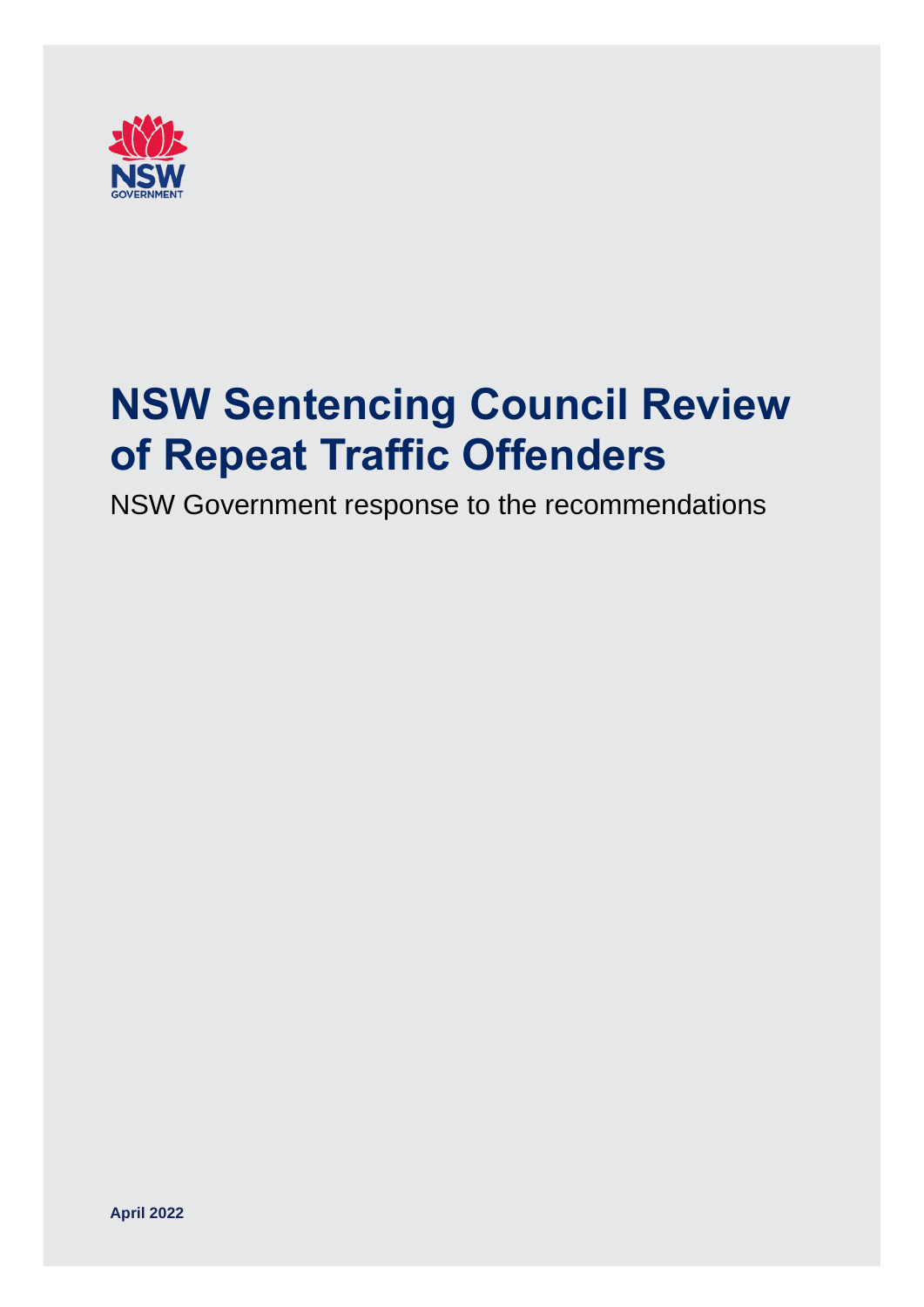# **CONTENTS**

| INTRODUCTION                                                                     |    |
|----------------------------------------------------------------------------------|----|
| <b>1 COMMUNITY AWARENESS</b>                                                     |    |
| Recommendation 1.1: Raising community awareness of available penalties3          |    |
| 2 OFFENCE AND OFFENDER CATEGORIES AND THEIR COVERAGE 3                           |    |
| Recommendation 2.1: Dangerous driving offences as "major offences"3              |    |
|                                                                                  |    |
| Recommendation 2.3 Drug tests where accidents result in grievous bodily harm  4  |    |
| 3 ADDRESSING THE ATTITUDES TO RISK OF REPEAT SERIOUS TRAFFIC                     |    |
|                                                                                  |    |
|                                                                                  |    |
|                                                                                  |    |
|                                                                                  |    |
|                                                                                  |    |
| Recommendation 5.1: Application for interlock exemption where circumstances have |    |
|                                                                                  |    |
| Recommendation 5.2: Mandatory Programs for Interlock Participants 8              |    |
|                                                                                  |    |
|                                                                                  |    |
|                                                                                  |    |
| Recommendation 6.2: Mandatory program participation for high range speeding      |    |
| offenders.                                                                       | 9  |
| Recommendation 6.3: Imprisonment as a maximum penalty for a second high range    |    |
|                                                                                  | 10 |

## <span id="page-1-0"></span>**INTRODUCTION**

In February 2018, as part of the Road Safety Plan 2021, the NSW Government announced that it would work in collaboration with the NSW Sentencing Council to review sentencing of high risk, repeat traffic offenders who may pose an ongoing risk to the community.

The NSW Sentencing Council is an independent advisory body established under legislation that provides advice to the Attorney General on sentencing matters, alongside other functions. There are 16 members of the Sentencing Council including judges, prosecutors and criminal defence lawyers, victims' advocates and NSWPF, as well as representatives from the community.

The review commenced in 2018. Transport for NSW (TfNSW) provided a submission on current policy and analysis related to repeat offenders and provided evidence in hearings of the NSW Sentencing Council. Submissions were also received from a range of stakeholders and interested community organisations and members.

The final report includes 12 recommendations and was published on the NSW Sentencing Council's website in December 2020. As the recommendations relate to road transport law and road safety outcomes, the Attorney General referred development of the NSW Government response to the Minister for Transport and Roads.

The supported recommendations will be integrated within the NSW Government's 2026 Road Safety Action Plan alongside other road safety engagement, education, enforcement and infrastructure measures.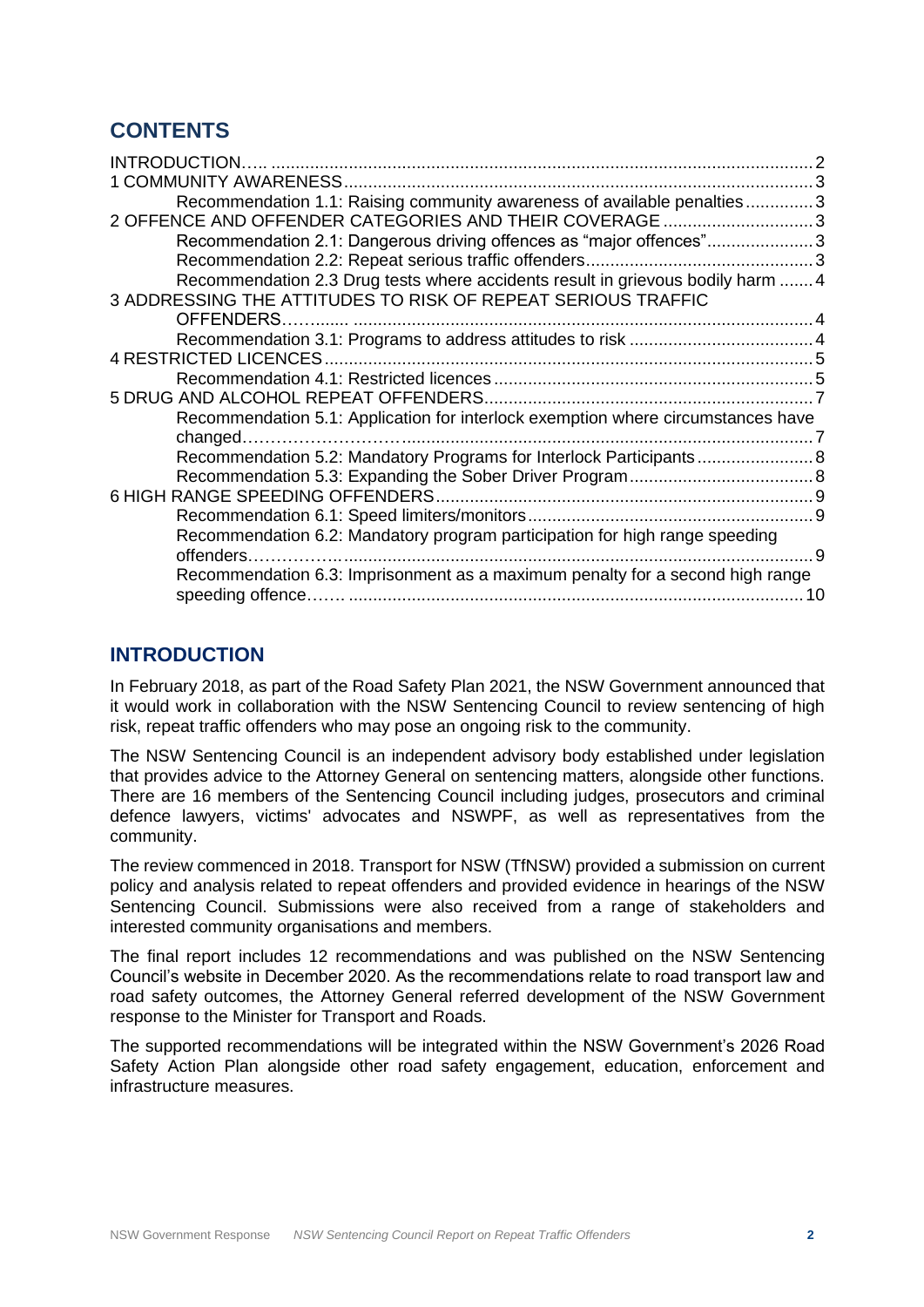## <span id="page-2-0"></span>**1 COMMUNITY AWARENESS**

#### <span id="page-2-1"></span>**Recommendation 1.1: Raising community awareness of available penalties**

TfNSW and the NSWPF Force (NSWPF) should develop a road safety campaign, or add a component to an existing campaign, that draws attention to the fact that drivers who engage in risky behaviour, such as speeding or drink driving, may be punished by imprisonment, especially if they kill or seriously injure someone as the result of their behaviour.

#### **Response: Support in principle**

Road safety advertising in NSW is informed by crash and offence analysis, attitudinal research and marketing insights. Core messages are tested with the target audience to ensure they are persuasive and meet an information need.

Where relevant, the NSW Government provides information about penalties for unsafe driving behaviour as a supporting component to advertising or in other communications, such as online and media releases. This includes content appropriate for Aboriginal and culturally and linguistically diverse audiences.

Research indicates that advertising which highlights more extreme consequences of crashes, including death, are not necessarily the most likely to result in behavioural change. This is because high-risk drivers can dismiss the messages as unlikely or irrelevant to them.

A review of road safety advertising in NSW was undertaken by an independent consultant in 2018 as part of the NSW Government's Road Safety Plan 2021. The review found that the approach in NSW is consistent with practice in other jurisdictions and recommended an ongoing focus on informational and positive messaging.

A new advertising campaign focused on imprisonment as a penalty is therefore not currently planned, but penalty information will continue to be provided as a supporting message.

## <span id="page-2-2"></span>**2. OFFENCE AND OFFENDER CATEGORIES AND THEIR COVERAGE**

### <span id="page-2-3"></span>**Recommendation 2.1: Dangerous driving offences as "major offences"**

The definition of "major offence" in s 4(1) of the *Road Transport Act 2013* (NSW) should be amended to refer expressly to the offences of dangerous driving causing death or grievous bodily harm, and aggravated dangerous driving causing death or grievous bodily harm in s 52A of the *Crimes Act 1900* (NSW).

#### **Response: Support**

As noted by the Sentencing Council, the definition of "major offence" in the *Road Transport Act 2013* (NSW) already includes, but does not explicitly list, section 52A of the *Crimes Act 1900* (NSW). Minor amendment to the drafting of s4(1) of the *Road Transport Act 2013* (NSW) to also specify section 52A in the definition (without limiting or changing the current scope of the section) will be considered in future technical updates to the legislation.

#### <span id="page-2-4"></span>**Recommendation 2.2: Repeat serious traffic offenders**

A "repeat serious traffic offender" should be anyone convicted of: (a) a "major offence" as defined in the *Road Transport Act 2013* (NSW) s 4(1) that has a sentence of imprisonment as a maximum penalty, or (b) certain unauthorised racing and related offences: *Road Transport Act 2013* (NSW) s 115, s 116(2)(a)-(d), and has, in the five years before that offence, committed at least one other such offence.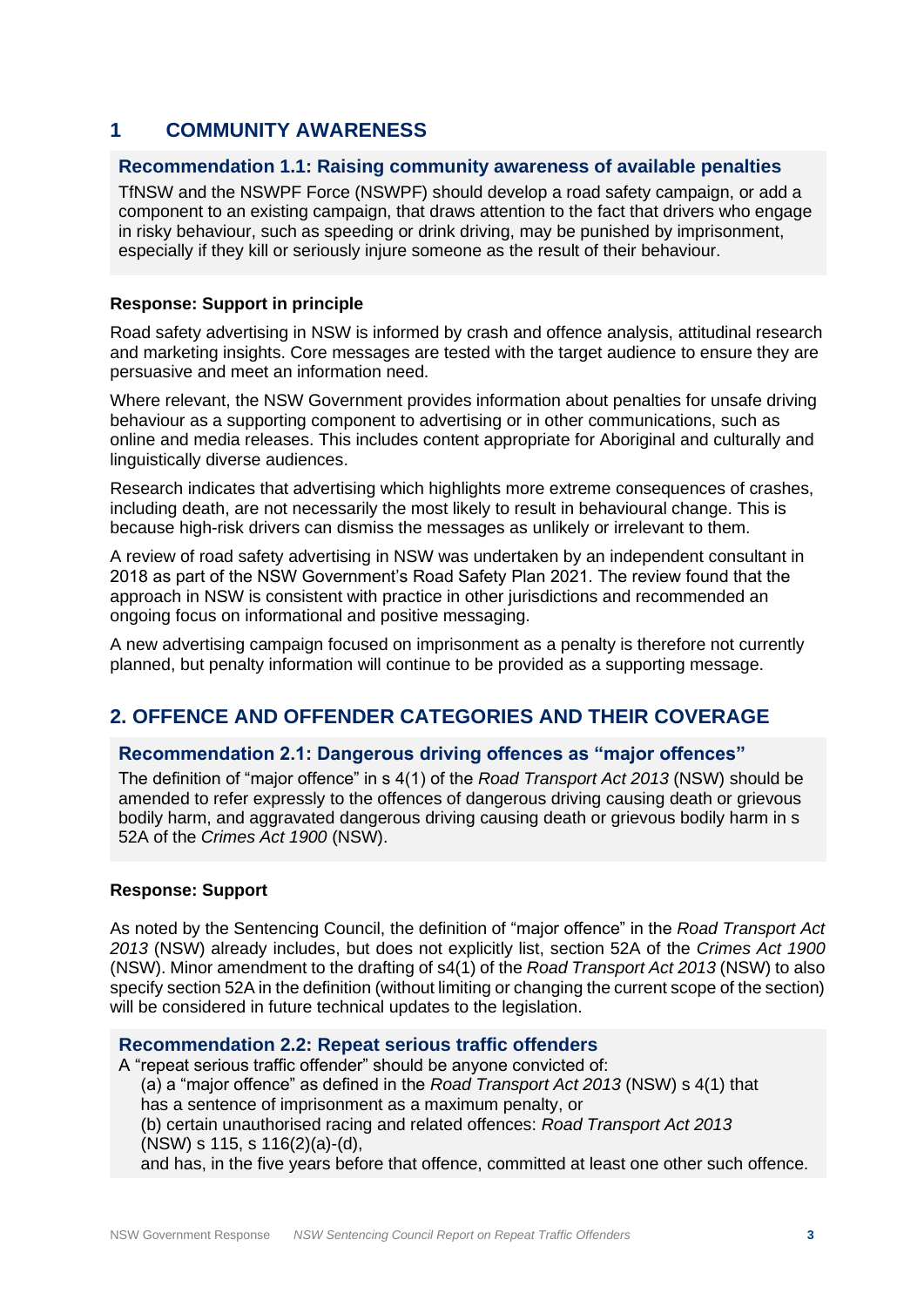#### **Response: Noted**

The key purpose of the proposed definition is to define the offender cohorts for new measures in recommendations 3.1, 4.1 and 5.3. The response to each recommendation is outlined below.

It is noted that any new measures require a clear, evidence based outline of the eligible offenders (for the Courts and/or TfNSW administration), with a focus on the small group who repeatedly commit higher risk offences and/or have a history of offending.

<span id="page-3-0"></span>**Recommendation 2.3 Drug tests where accidents result in grievous bodily harm**

Schedule 3 of the *Road Transport Act 2013* (NSW) should be amended to ensure that, when an accident results in grievous bodily harm to another, blood samples taken from a driver after an accident can be tested for drugs.

#### **Response: Support in principle**

The NSW Government recognises the intent of the recommendation, which is to ensure that in cases where a person is seriously injured, evidence of drug impairment is available to the NSWPF and the Court. This supports safety outcomes by ensuring that offences and penalties are appropriately applied to serious traffic offenders.

Currently, all motor vehicle drivers involved in fatal crashes are subject to mandatory drug and alcohol testing. This focuses mandatory testing on the most serious crashes. Any change to the testing regime, including expanding the circumstances in which blood and urine samples are collected and/or analysed, would have a significant effect on road users, the NSWPF and health resources.

The NSW Government has commenced development of a new five year road safety plan for NSW. Options to address this aspect of the testing regime will be considered as an action for inclusion in the plan.

## <span id="page-3-1"></span>**3 ADDRESSING THE ATTITUDES TO RISK OF REPEAT SERIOUS TRAFFIC OFFENDERS**

#### <span id="page-3-2"></span>**Recommendation 3.1: Programs to address attitudes to risk**

(1) TfNSW and Corrective Services NSW should consider developing programs for serious and repeat traffic offenders that seek to address their attitudes to risk.

(2) TfNSW should be empowered to require repeat traffic offenders to participate in such programs.

(3) A suspended or disqualified offender must complete such a program to the satisfaction of TfNSW before they can drive again.

(4) Such programs should also be available as a condition of a sentencing order and should also be available to prisoners, whether on remand or serving a sentence of imprisonment.

(5) Fees may be charged for approved courses, but only if concession rates and assistance are available to people in severe financial hardship.

#### **Response: Support in principle**

As part of the NSW Government's Road Safety Plan 2021, TfNSW is currently developing a new drink and drug driving education strategy that will require offenders to undertake an education course prior to reapplying for their licence (see response to recommendations 5.2 and 5.3). This will provide an appropriate behaviour change program for a significant proportion of the 'serious and repeat traffic offenders' identified by the Sentencing Council.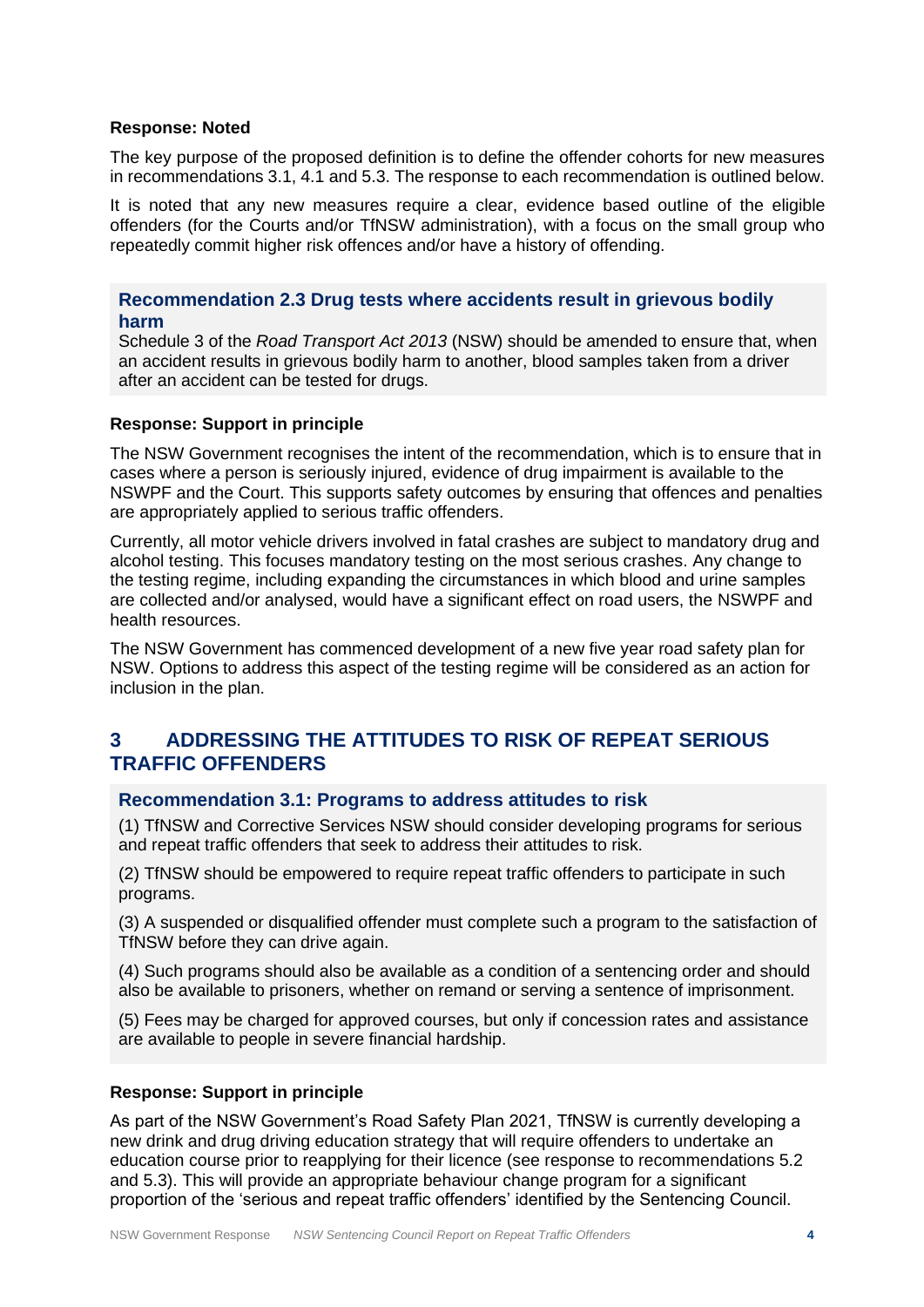In 2019, Corrective Services NSW developed and launched a new driver education and behaviour change program –TRIP. TRIP is currently delivered to custody-based high-risk offenders who have been sentenced for drink driving; drug driving; and/or negligent or dangerous driving offences.

As part of the development of the new road safety plan, TfNSW will consider a further targeted program to address risk taking by the small group of repeat offenders that are outside current and planned initiatives and may pose a high risk to the community.

Detailed aspects of any program, including eligible offenders, referral pathways, availability in regional NSW, appropriateness for offenders of different ages and cultural backgrounds, licensing consequences, fee payment options, successful course completion criteria, and any potential legislative changes, will be considered following further analysis, noting the key principles recommended by the Sentencing Council.

## <span id="page-4-0"></span>**4 RESTRICTED LICENCES**

#### <span id="page-4-1"></span>**Recommendation 4.1: Restricted licences**

- (1) A restricted licence should be available to a court to grant to anyone subject to automatic disqualification, but only where:
	- (a) they are not:
		- (i) a "repeat traffic offender" as defined in Recommendation 2.2,
	- (ii) subject to the mandatory alcohol interlock program under Division 2 of Part 7.4 of the *Road Transport Act 2013* (NSW)
		- (iii) subject to mandatory program participation proposed in Recommendation 6.2, or
	- (iv) convicted of one of the unauthorised driving offences listed in the table to s 205A of the *Road Transport Act 2013* (NSW), except for driving while licence suspended or cancelled for non-payment of fines under s 54(4) of the *Road Transport Act 2013* (NSW), and
	- (b) the licence is needed to prevent the driver or a family member from being deprived of:
		- (i) essential medical treatment
		- (ii) essential personal care

(iii) their only practical means of participating in the laws, customs,

traditions and practices of the Aboriginal or Torres Strait Islander

community or group to which they belong

- (iv) their principal source of income
- (v) their only practical means of travelling to and from their usual place of employment
- (vi) their only practical means of travelling to and from their usual place of education,
- (vii) their only practical means of meeting obligations in relation to or arising from legal proceedings, and
- (c) they do not pose a traffic safety risk to the community.

In the case of an Aboriginal person or a Torres Strait Islander, family member includes a person who is part of extended family or kin according to the Indigenous kinship system of the person's culture.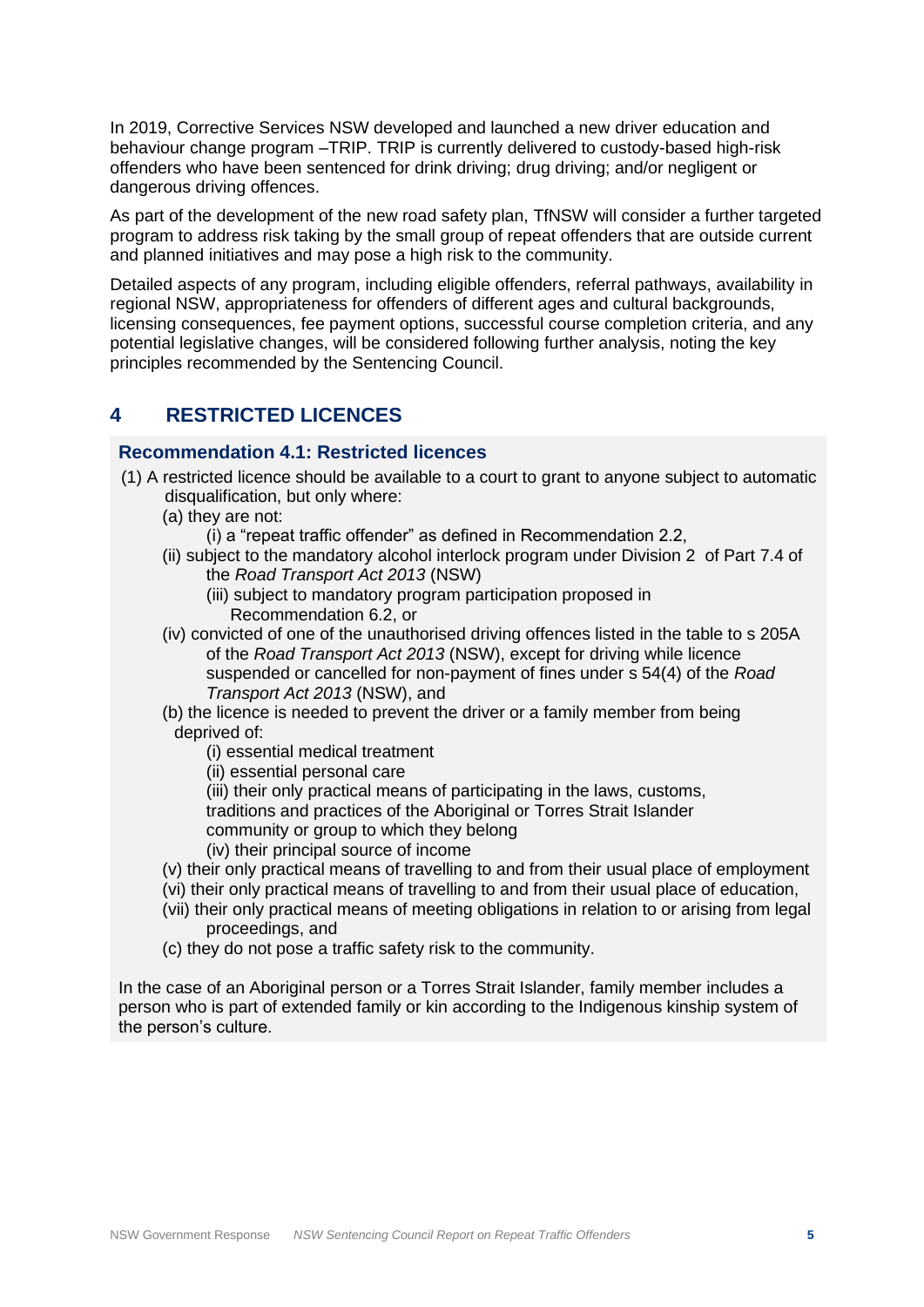- (2) A driver may apply to the court for:
	- (a) a restricted licence at the time of sentencing, or

(b) a restricted licence or variation of an existing restricted licence at any time if the driver's circumstances in relation to one of the factors listed at (1)(b) have changed.

- (3) The restricted licence must specify:
	- (a) the times when the person may drive
	- (b) the locality in which and/or the roads on which the person may drive
	- (c) the type of vehicle which the person may drive, and
	- (d) the purposes for which the person may drive.

The purposes should be restricted to those matters listed at (1)(b).

- (4) If a driver breaches a restricted licence, the Court must revoke the restricted licence unless it is satisfied that there are good reasons for excusing the breach.
- (5) In determining whether there are good reasons to excuse the breach, the Court should have regard to:
	- (a) the extent to which the breach was deliberate or accidental;
	- (b) any extenuating circumstances that explain the breach;
	- (c) any prior breaches; and
	- (d) the extent to which the driver has otherwise complied with the conditions of the restricted licence, such that it would be unjust to revoke it.
- (6) Revocation of the restricted licence should result in:

(a) the re-commencement of the underlying period of disqualification from the point at which the restricted licence was granted

(b) the offender being unable to apply for a restricted licence during the period of disqualification, and

(c) the offender being unable to apply for the removal of the disqualification under s 221B of the *Road Transport Act 2013* (NSW).

(7) If the order for a restricted licence is in place at the end of the disqualification period, the driver must apply for a new licence as they would at the end of any disqualification period.

#### **Response: Not supported**

The NSW Government does not currently support the introduction of restricted licences for offenders who are subject to a licence sanction. Licence sanctions apply for serious offences only, including those that carry a significant road safety risk. When consistently and swiftly applied, licence sanctions are proven to deter further offending.

Licence disqualification applies automatically when an offender is convicted of a major offence in Court. However the Court takes personal circumstances into account in sentencing, including for first time offenders. If appropriate, options available to the Court that allow first time offenders to return to licensing sooner include ordering less than the 'automatic' disqualification period that is prescribed in the legislation (though no less than the minimum period), or dismissal of charges without a conviction being recorded.

A driver who faces licence suspension under the Demerit Points Scheme (administered by TfNSW) may elect to be of Good Behaviour for a 12-month period as an alternative to serving the suspension period. Other licence sanctions administered by TfNSW for high risk offences (such as excessive speeding or drink or drug driving), or applied at the roadside by the NSWPF, can also be appealed.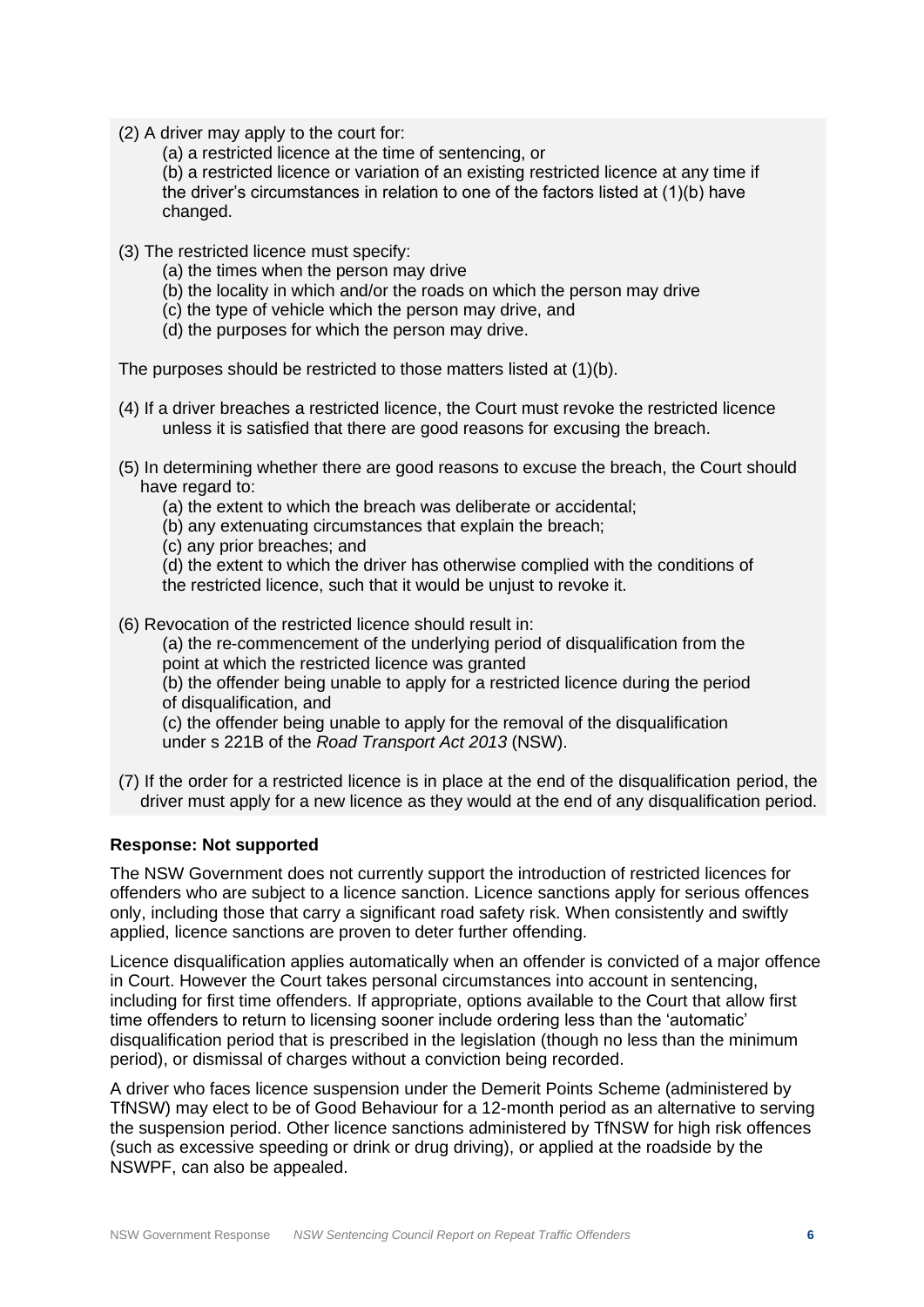Operationally, the introduction of the proposed restricted licence would increase the workload of the Court in assessing applications (potentially at multiple points), and in dealing with breaches of conditions. Further analysis would be required to understand the road safety risk profile of the offenders who would be part of any scheme, as this may have implications for insurer pricing of compulsory third-party insurance. The system would also require administration by TfNSW, as well as increase complexity of enforcement for the NSWPF.

Loss of licence can have a significant effect on offenders, including younger drivers and residents in regional areas. These groups are also overrepresented in road trauma. The NSW Government delivers, through the Community Road Safety, a range of public and community education measures as well as targeted initiatives that aim to prevent serious offending (and potential trauma and licensing implications) and to support safe and legal driving. This includes ongoing road safety advertising campaigns, road safety education delivered to all students through schools, the Safer Drivers Course for young drivers, and the Driver Licensing Access Program, which supports Aboriginal and disadvantaged drivers to get and retain their licence.

# <span id="page-6-0"></span>**5 DRUG AND ALCOHOL REPEAT OFFENDERS**

#### <span id="page-6-1"></span>**Recommendation 5.1: Application for interlock exemption where circumstances have changed**

(1) The *Road Transport Act 2013* (NSW) should be amended so that a person subject to a mandatory interlock order may apply for an interlock exemption order if their circumstances (in relation to those factors listed in s 212(3)) have changed since the time of conviction.

(2) If such an application is made, the court should determine whether to grant an interlock exemption order by having regard to the matters set out in s 212(3)-(5) of the *Road Transport Act 2013* (NSW).

#### **Response: Support in part**

Any drink driving offender who receives a mandatory alcohol interlock order has 28 days from their sentencing date to appeal and seek an exemption order. It is important that there is certainty and finality in sentencing – for offenders, as well as TfNSW in administering interlock licensing and the NSWPF in enforcement.

For offenders who experience a change in their circumstances after an interlock order is made, TfNSW administers a concession and severe financial hardship scheme to support program participation by all. This can provide up to 100% of interlock program costs.

Offenders who have or develop mild to moderate medical conditions can have their interlock device adjusted by their device provider (with approval from TfNSW) to enable them to enter or continue in the interlock program.

However, TfNSW will consult with stakeholders on potential legislative changes to allow offenders with an interlock order who develop a serious medical condition (i.e. that prevents them providing a sufficient breath sample to operate an interlock) to seek an interlock exemption from the Court after their initial sentencing. This would apply to a very small number of offenders who are physically unable to comply with their order (consistent with current policy), and would not be expected to compromise the overall safety benefits of the interlock program.

As a key principle, any interlock exemption order considered for this small cohort would not result in an offender returning to licensing earlier than if the exemption had been made at their original sentencing. All recipients of an interlock exemption order are also required by TfNSW to complete an education program (Sober Driver Program), a program which has been shown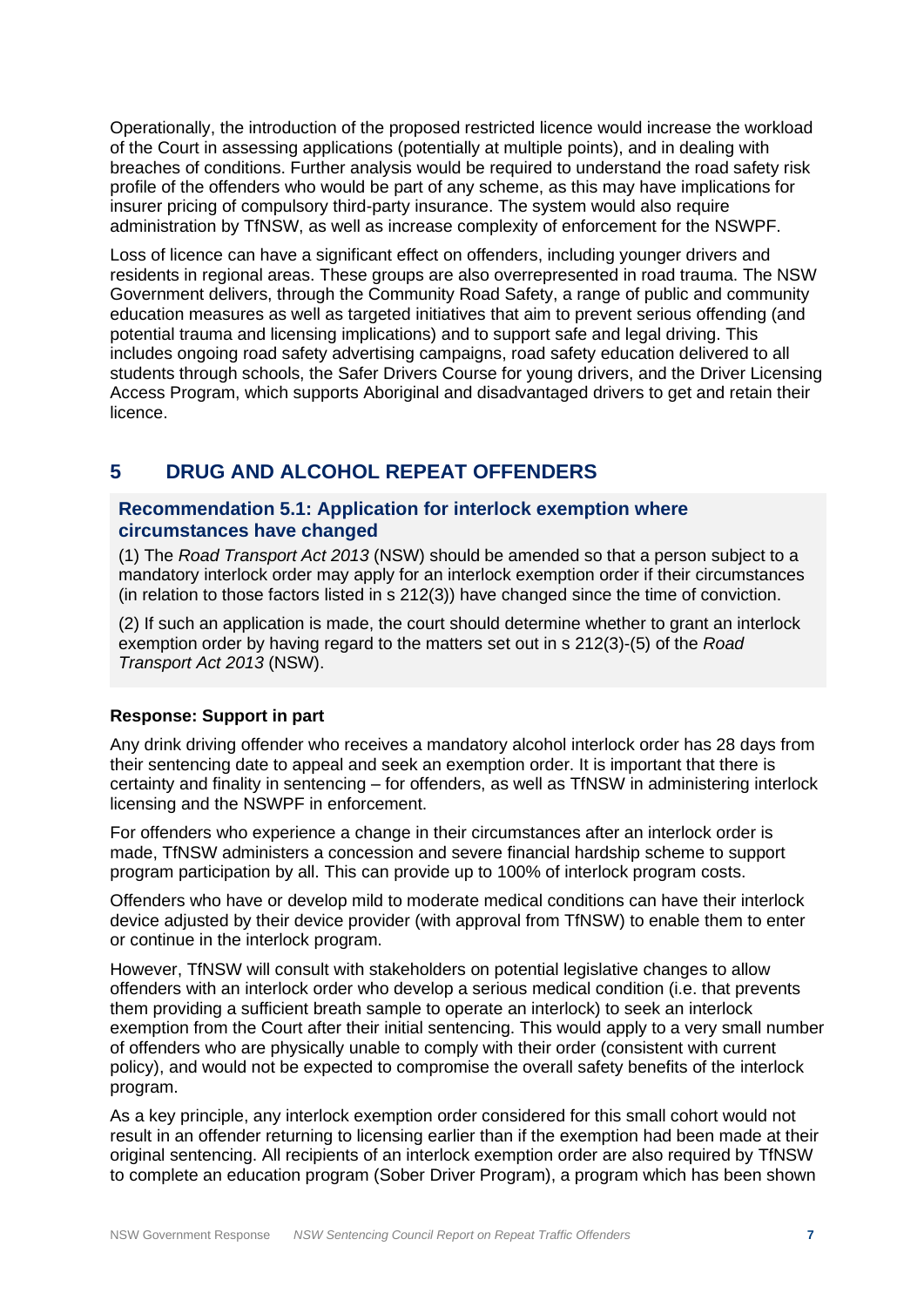to reduce the risk of recidivism, before they return to licensed driving (consistent with current requirements for offenders who receive an exemption).

<span id="page-7-0"></span>**Recommendation 5.2: Mandatory Programs for Interlock Participants**

The *Road Transport Act 2013* (NSW) should be amended so that TfNSW may:

- (1)require an offender to whom a mandatory interlock order applies to undergo a drink driving or related education program, and
- (2) extend the interlock period until such time as the program is completed to the satisfaction of TfNSW.

#### **Response: Support in principle**

In 2018, the NSW Government introduced a suite of legislative reforms that significantly strengthened the penalty framework for drink and drug driving offenders, including expansion of the interlock program. This package of reforms also included legislation changes (yet to commence) that will support the final element of the reform, which is new education requirements for drink and drug driving offenders. This reform is expected to apply to offenders that have an interlock order, as well as those that do not.

TfNSW is currently developing a drink and drug driving education strategy to support the provisions. This will ensure that programs are evidence based and readily available (including in regional NSW) before they are introduced as a requirement. The option of requiring an offender to retain their interlock device until their education program is complete is being considered as part of this planning.

#### <span id="page-7-1"></span>**Recommendation 5.3: Expanding the Sober Driver Program**

The Sober Driver Program (or equivalent program) should be made available as a:

(a) specified alcohol or other drug education program under s 215C of the Road Transport Act 2013 (NSW)

(b) drink driving or related education program for drivers under a mandatory interlock order (see Recommendation 5.2), and

(c) program that satisfies the program requirement for a suspended or disqualified repeat traffic offender to drive again (see Recommendation 3.1), so long as one of the qualifying offences involved the use of drugs or alcohol.

#### **Response: Support in principle**

As noted in the response to recommendation 5.2 (see above), TfNSW is currently developing a new drink and drug driving offender education strategy as part of Road Safety Plan 2021. This strategy will set the future requirements for different groups of drink and drug driving offenders, including those who have an interlock order.

The Sober Driver Program has been evaluated and shown to deliver strong benefits for drink driving offenders. Expansion (and/or delivery of an equivalent robust program) is being considered in detail as part of the education strategy development, as well as the new road safety plan.

In the interim, the program continues to be funded by TfNSW in partnership with Corrective Services NSW, and is readily available to the Court to impose as part of a supervisory order for most types of serious and repeat drink driving offences.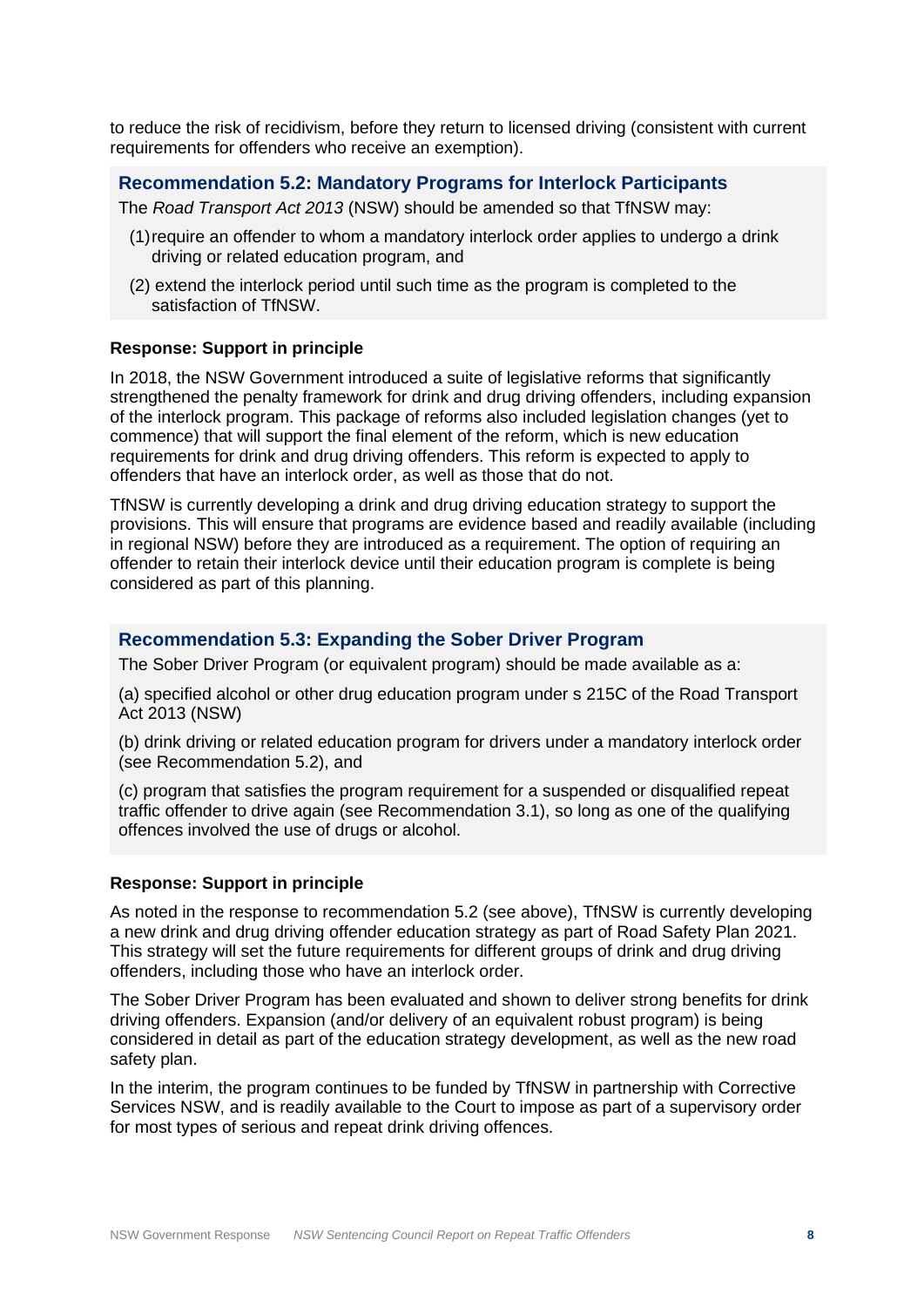## <span id="page-8-0"></span>**6 HIGH RANGE SPEEDING OFFENDERS**

#### <span id="page-8-1"></span>**Recommendation 6.1: Speed limiters/monitors**

(1) The provisions relating to speed inhibitor conditions in s 204(4) and s 204(6) of the *Road Transport Act 2013* (NSW) should be repealed and replaced by a provision that is flexible enough to allow a variety of technological options for limiting and monitoring a driver's speed.

(2) The NSW Government should investigate the feasibility of a speed monitoring/limiting program that allows selected speeding offenders to have part of their suspension period lifted so that they can drive but only when they have an Intelligent Speed Adaptation (ISA) device fitted to their vehicle.

#### **Response: Support in part**

The NSW Government will, as part of the development of the new road safety plan in 2021, consider the feasibility and benefits of requiring high risk speeding offenders (or a subset of this group) to participate in an intelligent speed adaptation (ISA) program.

Any discount or removal of an effective penalty (such as a licence suspension or demerit points) in exchange for program participation is not supported at this stage. A 2013 evaluation of an ISA technology trial involving repeat offenders in Victoria found that the removal of demerit points (alongside use of ISA) had no statistically significant effect on relative crash risk or on any of the speed-related outcomes.

Specific legislative changes that may be required will be considered following assessment of the feasibility of an ISA program, noting the recommendation of the Sentencing Council that any provisions be flexible enough to accommodate emerging technologies.

In the short to medium term, lifesaving ISA (in various forms) is also expected to increasingly become a standard feature in the NSW vehicle fleet, providing benefits for all drivers. Escalating uptake has the potential to deliver safety benefits more broadly than through sentencing of offenders alone. Options to enhance vehicle safety are also being considered in the development of the new road safety plan.

#### <span id="page-8-2"></span>**Recommendation 6.2: Mandatory program participation for high range speeding offenders**

(1) When, as a result of an offence of exceeding the speed limit by more than 45km/h:

(a) a driver's license is suspended (whether by notice issued by the police, by TfNSW, or by operation of demerit points), or

(b) a driver is found guilty by the Local Court, TfNSW may require the driver undertake a program of the kind identified in Recommendation 3.1(1), subject to Recommendation 3.1(4).

(2)Any period of suspension or disqualification does not end until the driver has undertaken the program to the satisfaction of TfNSW.

#### **Response: Support in principle**

TfNSW will, as part of the development of the new road safety plan, review the research relating to educational interventions for high range speeding offenders. This target group and behaviour will be considered alongside programs for other high risk offenders (see response to recommendation 3.1).